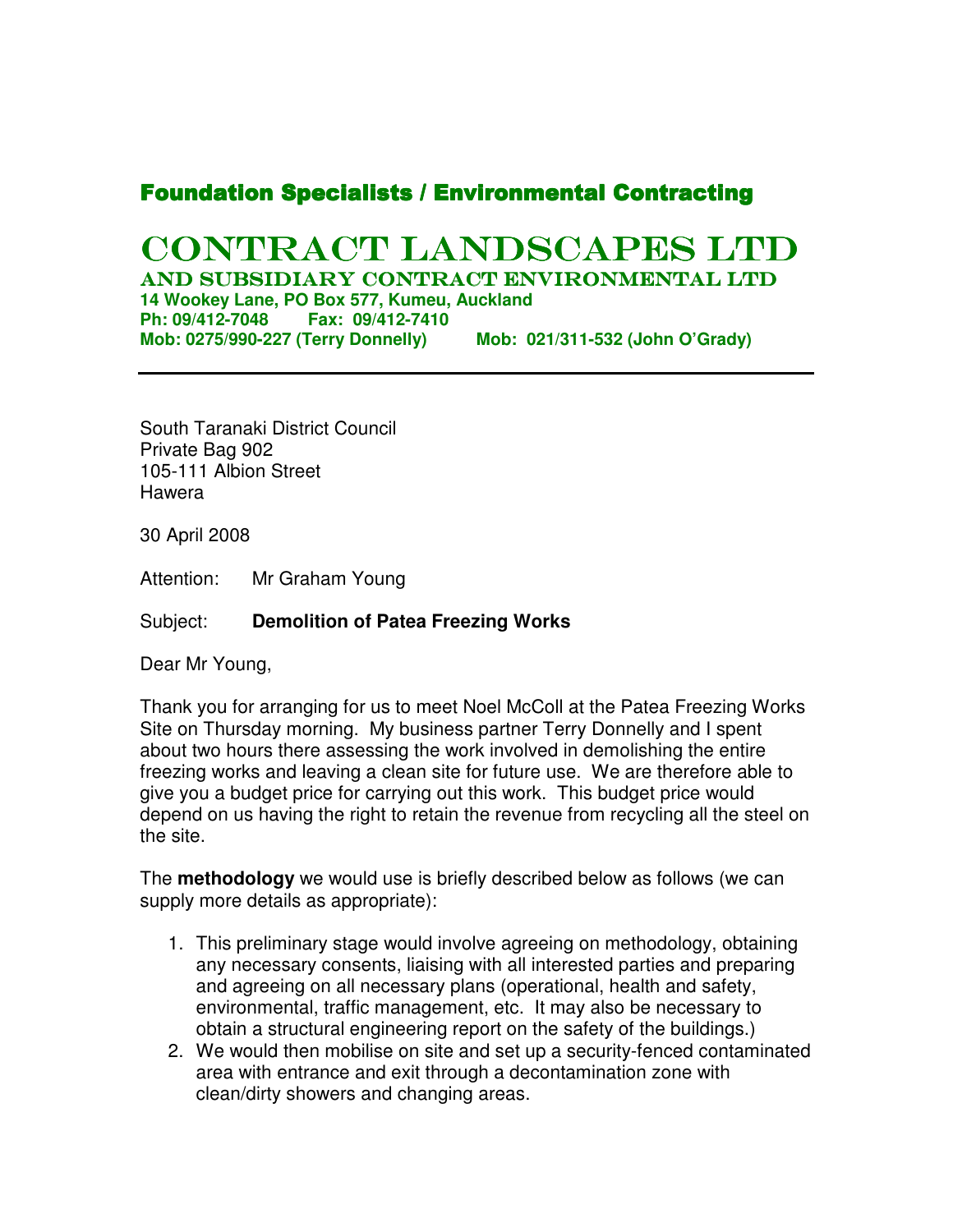- 3. Then we would spend 8-10 weeks removing all asbestos roofing and cladding and all visible loose asbestos materials, using teams of asbestos removal specialists fitted with full face respirators, disposable coveralls and other necessary personal protective equipment (PPE). The asbestos materials would be bagged in plastic asbestos bags or wrapped in plastic for removal from site, and all the sealed asbestos materials would be taken to the nearest suitable secure landfill that would accept the large quantities that would be involved. All this work would be done with careful attention to dust control, using water for wetting down and PVA spraying as appropriate.
- 4. During the Stage 3 work, a separate crew would establish a negative air environment around the location of the friable asbestos in the old boiler complex and all this friable asbestos would be removed as a separate specialist exercise using standard OSH specified techniques for restricted asbestos work. The removed friable asbestos would be bagged and taken to the nearest suitable secure landfill. This work would take about 3 weeks in parallel with the above Stage 3 work.
- 5. Once all the loose asbestos has been removed, all steel would be cut up with shears, grapples, gas cutting, etc using a mixture of techniques as appropriate. Any remaining asbestos would be removed from the steel in situ before cutting or the steel would be brought to staging areas for removal of any remaining asbestos. The steel would then be trucked off site for recycling. It is estimated that this stage of the work would take an additional 8-10 weeks and full PPE would be worn by all staff throughout this whole stage of work.
- 6. All dust and rubble contaminated with asbestos fibres would then be collected using a combination of front-end loaders, waterblasting, industrial vacuum cleaners and other techniques as appropriate. This material would also be removed off site in covered and lined trucks to the nearest suitable secure landfill for disposal as "asbestos contaminated material". This stage would take an estimated 6-8 weeks and again full PPE would be worn by all staff throughout this whole stage of work.
- 7. In parallel with the Stage 6 work above, any other contaminated materials would be removed from site. It is understood that this material is not large in volume or significantly contaminated and mainly consists of the old ash from the burning of coal in the boiler complex.
- 8. Steps 2-6 will ensure that the site is completely free of asbestos. This would be verified by an on-site asbestos laboratory that would be established with air and bulk sampling carried out on a grid and suspected hot-spot basis to the client's instructions. This verification phase is expected to take an additional 3-4 weeks and could be supervised by an external third party to maintain independence.
- 9. The next stage of the work would then be demolition of all concrete structures, filling in all holes and grading and leveling the site. This is a straightforward task as no asbestos would be involved. The broken concrete could be used for filling on-site holes, taken off site for clean fill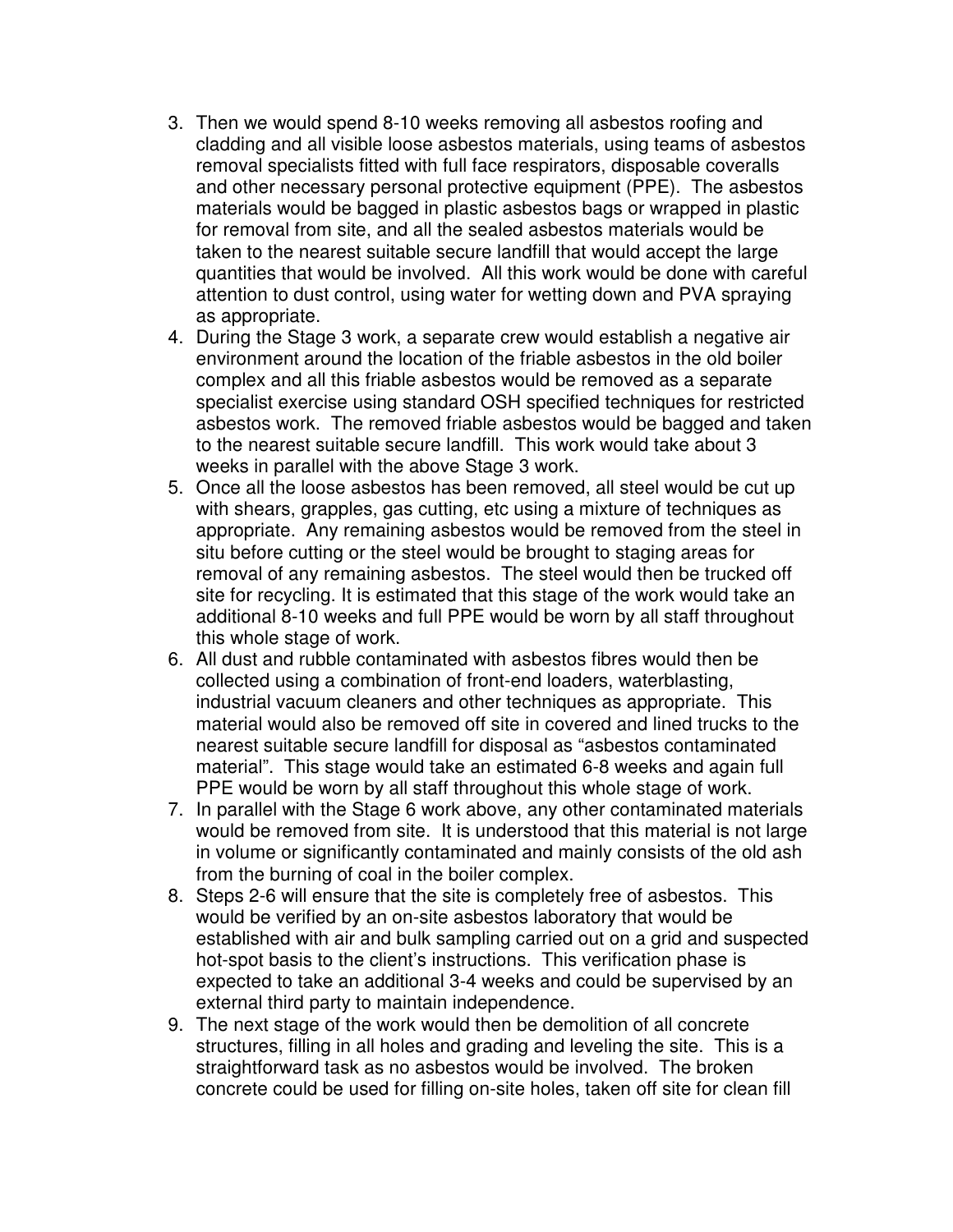or taken to the nearest suitable landfill. It is anticipated that this stage of the work would take 6-8 weeks.

- 10. We would then demobilise from site once all the client's needs have been met and the site would be left completely clean of asbestos.
- 11. Very close attention would be paid to all health and safety issues with a special focus on asbestos, but also on demolition safety, working from heights, noise protection, chemical safety, machinery safety etc. Regular task analyses would be carried out and regular toolbox meetings held and a process of thorough incident and accident reporting would be set up.

It is anticipated that the entire project from mobilization on site to demobilizing from a clean site would take **30-40 weeks** in total.

We estimate that the total cost would be about **\$1.6 million plus GST**, excluding the cost of obtaining any consents necessary, although it is not anticipated that consents would be a problem. This estimated cost is also based on the assumption that any other contamination apart from asbestos would be quite minor.

We consider that the above estimate of time and cost would be reasonably accurate and we would be very pleased to supply further details and to discuss the matter further with you.

Our company is Contract Landscapes Ltd (CLL), which is a large Auckland civil engineering contractor employing over 100 people and an additional 20-30 regular sub-contractors. Typically we would have 70-80 jobs running at any one time. Work undertaken by CLL includes foundations and footings, retaining walls, slip stabilisation work, concrete slabs, cliff stabilisation and general site preparation and development. Details of CLL can be found on www.contractlandscapes.co.nz

Contract Environmental Ltd (CEL) is a subsidiary of Contract Landscapes and undertakes environmental contracting and consulting work, including contaminated site remediation, contaminated site clearance and demolition, asbestos removal, hazardous waste management and hazardous substances management. Details of CEL can be found on www.cenv.co.nz. CEL uses CLL staff for site clean-up work and also regularly uses the services of its associate Morecroft Contracting Ltd. CEL/Morecroft has been undertaking asbestos projects in New Zealand for over 18 years and in the Philippines for over 8 years. A list of typical projects is attached.

In addition CLL/CEL is currently undertaking asbestos removal work locally for Kaefer Integrated Services at the New Plymouth Power Station and the Methanex Plant. The work is expected to continue for at least another year and is also expected to involve the cleaning of asbestos from the Power Station stack.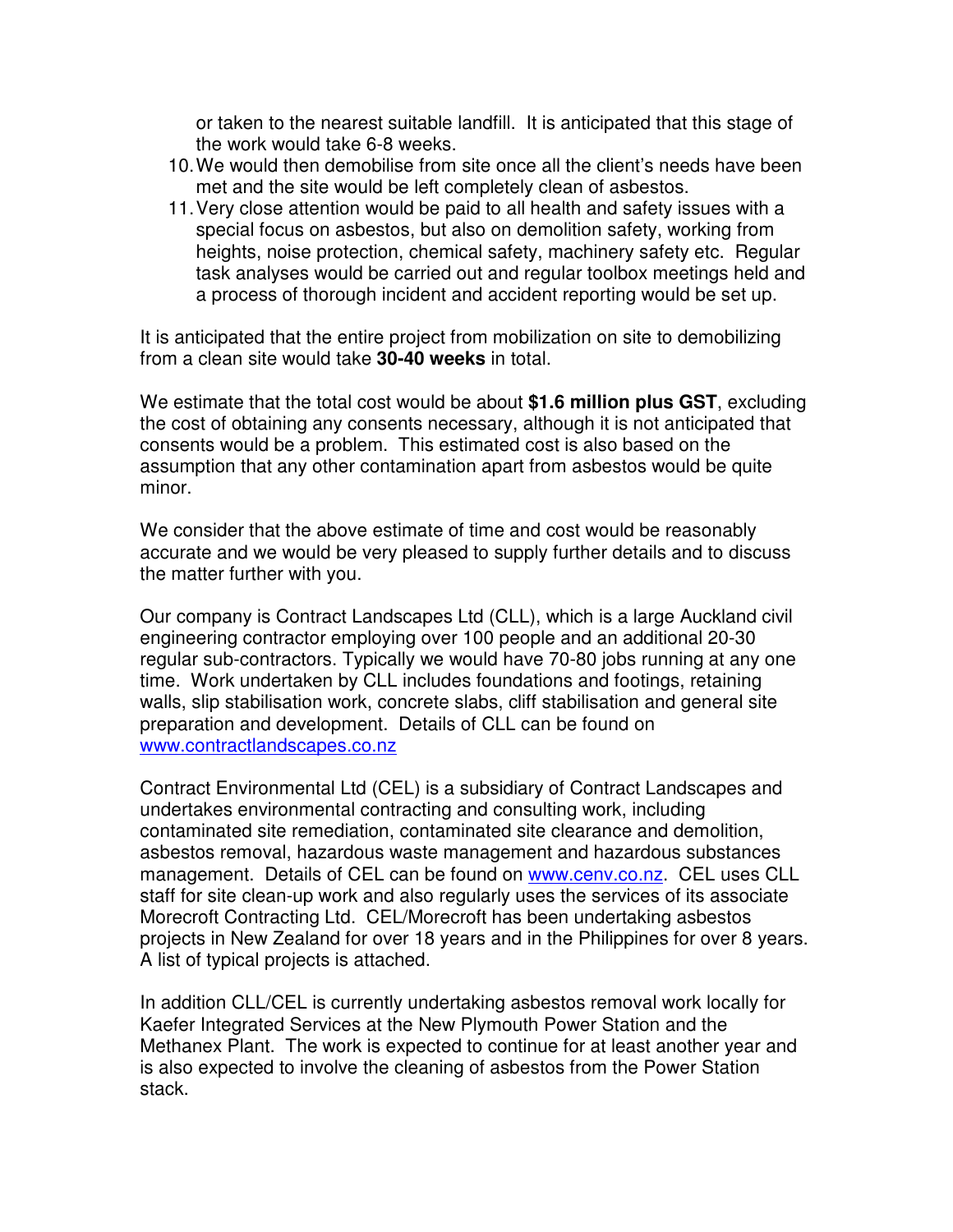CLL/CEL is well used to undertaking major projects and has just completed at the end of last year the six months long project to demolish the old Auckland International Airport quarantine incinerator and carry out an extensive cleanup of major contaminants including dioxin, furans, PAHs and heavy metals. This work was done on time and within budget and met all health and safety and environmental criteria. Referees can be supplied for this project.

CLL takes pride in its health and safety record and on request, can provide details of:

- 1. Contract Landscapes detailed Health and Safety Plan, including the Contract Environmental Asbestos Health and Safety Plan
- 2. ACC Certificate
- 3. Site Safe Membership Certificate
- 4. Public Liability Insurance Certificate
- 5. Commercial Motor Vehicle Insurance Certificate
- 6. Environmental Management Policy Statement
- 7. Record of Accident Hours Lost 2005 Feb 2008

Company financial management reports can also be supplied on request.

Please note that CLL met the highest ACC Tertiary Level requirements for the ACC Workplace Safety Management Practices.

We would be pleased to supply any further information you may require and we will look forward to hearing from you.

Yours sincerely,

Terry Donnelly Managing Director Contract Landscapes Ltd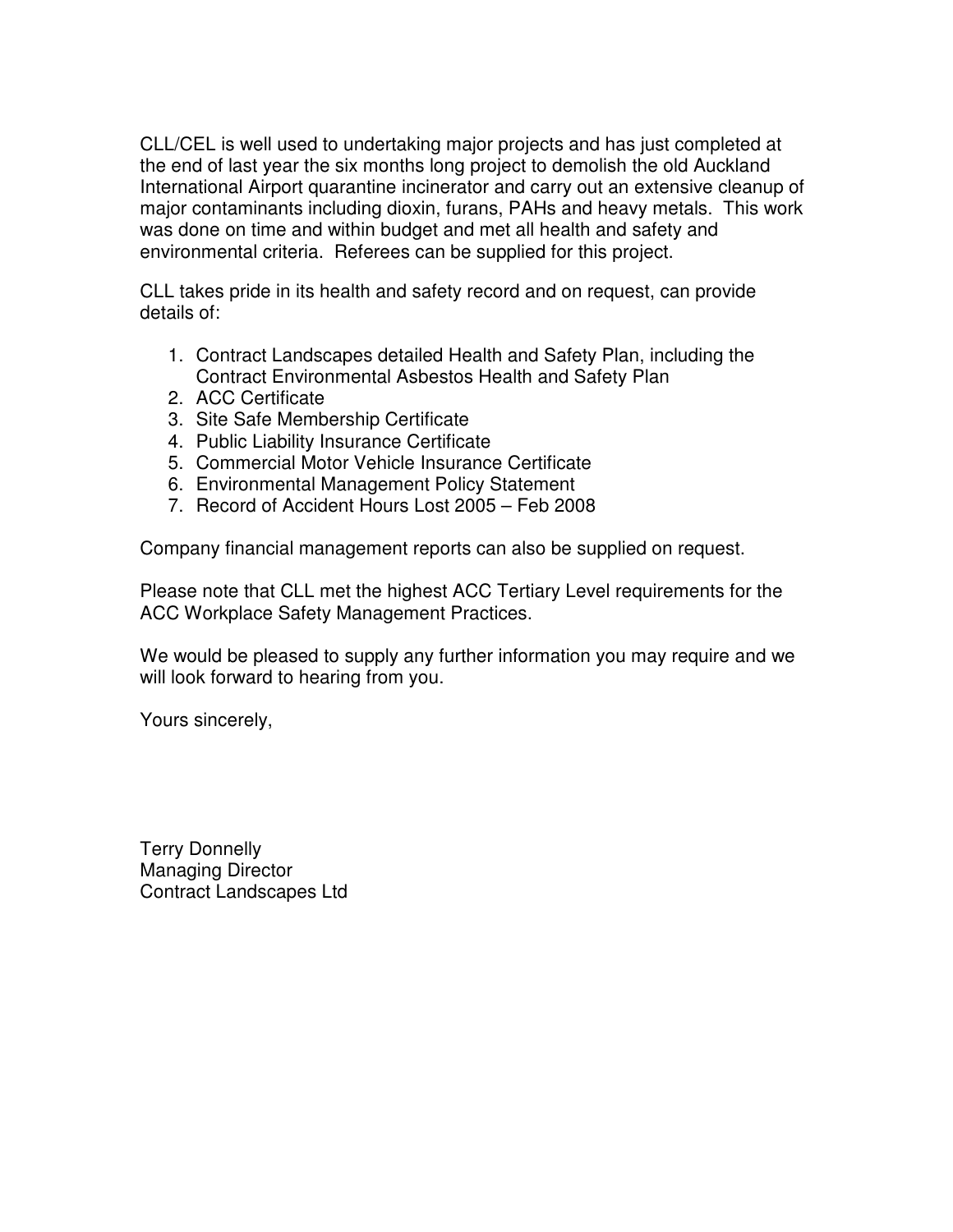### **Foundation Specialists / Environmental Contracting**

# CONTRACT LANDSCAPES LTD

And Subsidiary Contract Environmental Ltd **14 Wookey Lane, PO Box 577, Kumeu, Auckland Ph: 09/412-7048 Fax: 09/412-7410 Mob: 0275/990-227 (Terry Donnelly) Mob: 021/311-532 (John O'Grady)** 

Typical asbestos projects undertaken in New Zealand and the Philippines are set out below:

#### **Schedule of Typical Asbestos Work Undertaken in New Zealand.**

| 1989– Auckland City Council Building, 24 floors brown friable Amosite—8 months |
|--------------------------------------------------------------------------------|
| Greenlane Hospital Pipework, Calcium Silicate/ Amosite-3 weeks                 |
| Smith & Nephew, sprayed blue crocidolite to ceiling—6 weeks                    |
| Westpac Bank 3 floors friable Amosite to Steelwork–2 months                    |

- 1990\_ Massey university, Amosite pipework—2 weeks Kelston School for the blind, Amosite Pipework—3 weeks Auckland Art Gallery, Amosite sprayed on steelwork—2months Auckland Labourers Union, Amosite to steel—1 month Caltex House, Auckland, Crocidolite to ceiling—2 months Auckland University, Amosite lagging—3 weeks Auckland Airport, Domestic, Amosite to ceiling—6 weeks
- 1991—Auckland Employers Assoc, Amosite to steel—3 weeks Bond & Bond electrical, Amosite to steel—3 weeks Fishermans Wharf Fletchers, Amosite to steel—2 weeks Kerepehi Dairy factory, Amosite to Boilers, pipework—4 months Waikato Hospital, Amosite lagging—3 weeks
- 1991-2—A&G Price Trains, sprayed crocidolite—7 months
- 1992—Rialto Theatre Newmarket, Amosite to steel—3 weeks AEPB Otara, Amosite to steel—3 weeks Whangarei Girls High, Amosite to boiler & pipes—1 month Hocking wing Waikato Hospital, Amosite, Demo—2 weeks Ports of Whangarei 24" pipework, Amosite—2 weeks Ravensthorpe Hospital Amosite Demo—2 months
- 1993—Ruherford High School Amosite boiler & Pipes—3 weeks Waikato Hospital Amosite in ductwork—1 month Whangarei Hospital, Amosite vacuum loading floor pan—6 weeks Claude Schwitzer Home Kaitia, Amosite pipework—2 weeks NSCC Bus depot, Amosite to steel—6 weeks Miccrosoft Building, Crocidolite to steel & Ceiling—6 weeks
- 1994—Waikato Hospital, Amosite pipework—6 weeks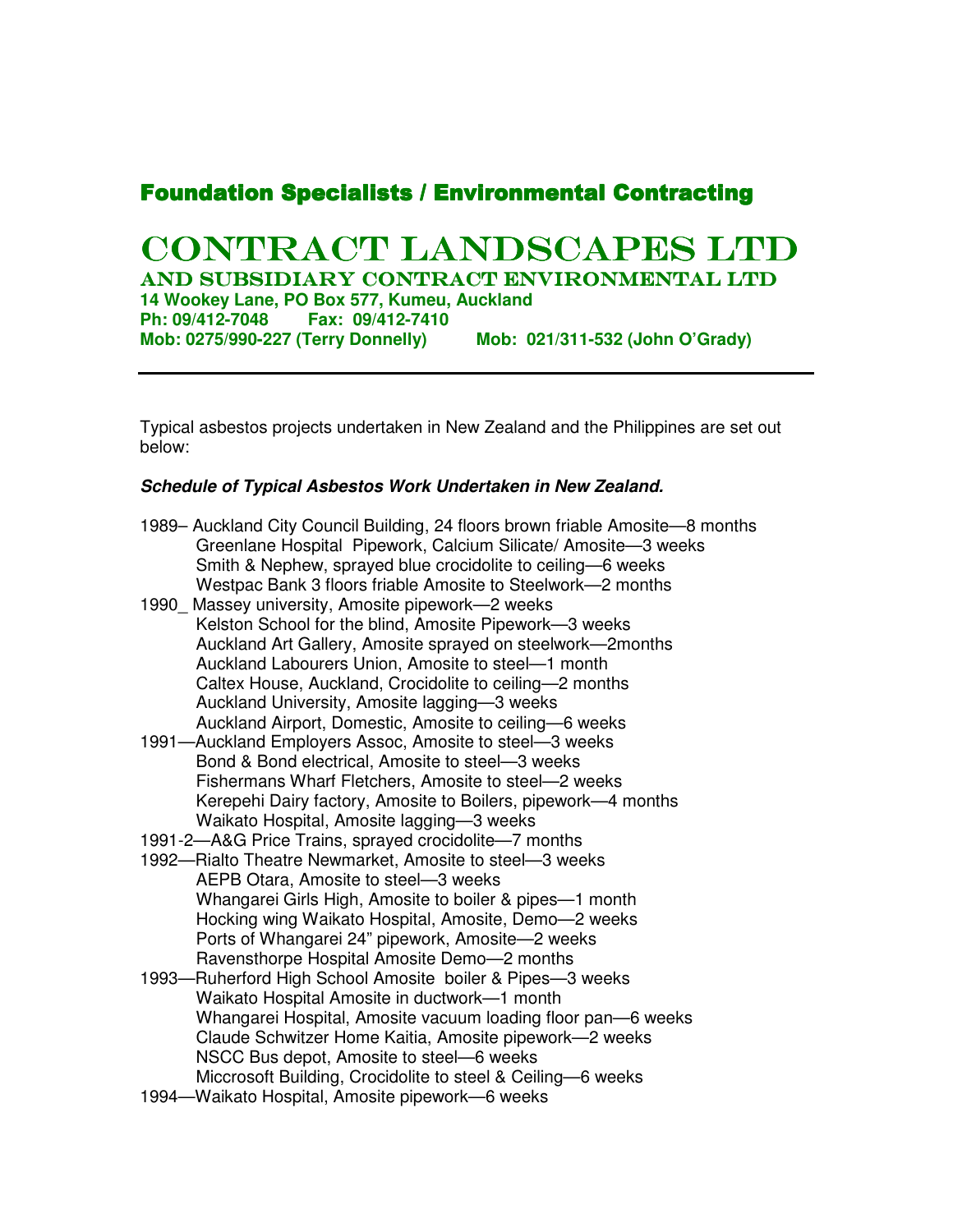Northland College, Kaikohi, Amosite boiler & pipe—6 weeks Mangatoroto Dairy factory, Amosite pipework—2 weeks AuDargaville Dairy Factory, Amosite pipework—2 weeks

- 1995—Ruawai School, Amosite Boiler & Pipework, 4 weeks Wangarei Bakery, Amosite pipework—2 weeks Win Jacob Demo, sprayed Amosite—2 weeks Auckland Airport, Amosite to ceiling, 4 weeks Ports of Whangarei, Amosite boiler & pipe on ship—3 weeks Auckland University, Amosite insulation—4 weeks Ports of Whangarei, Amosite boiler & pipe on ship—3 weeks
- 1996—Winstones block making plant, Amosite Boiler Bank of NZ, approx 15 branches across NI inc amosite—over 3 months Waikato Hospital, Waiora Waikato Bldg, Amosite pipe—3 weeks Tokanui Hospital, Amosite boiler & pipes—2 months Tauranga Hospital, Amosite boiler & pipes—3 weeks
- 1997—Whenuapai Airbase, Amosite pipework—6 weeks Hobsonville Airbase, Amosite boiler & pipework—3 weeks Piopio College, Amosite pipework, 4 weeks Taumaranui High, Amosite pipework—3 weeks Otorahanga High school, boiler & pipework—4 weeks Sherwood school, Hamilton, Amosite boiler & pipework—3 weeks Metropolis building, Amosite boiler & pipework—6 weeks Waitakere stream cleanup, Amosite debris—3 weeks.
- 1998—Hort research, cutting AC pipework + Amosite—2 weeks Marion School, Hamilton, Amosite boiler & pipework—3 weeks CEPI development, PLDT plant room Amosite to ceiling—2 months Dioscean School for girls, Amosite boiler & pipework—3 weeks Papakura Shopping Ctr, Amosite to steel—4 weeks
- 1999—Thames Hospital, Amosite boiler & pipework—6 weeks Ngatea Primary School, Amosite boiler & pipework—4 weeks Baptist Church, Papakura, Crocidolite to Ceiling—4 weeks CEPI, plant room 1 week Thames school, Amosite boiler & pipework—3 weeks
- 2000—Consulting & Management for Opus Consultants Hamilton Boys High, Amosite boiler & pipework—2 months Whakatane High School, Amosite pipework—3 weeks Thames Hospital, Amosite Debris cleanup—3 weeks Coromandel Police station, Amosite pipework—1 week Nga Iwi Primary school, Mangere, Amosite Pipework—3 weeks Thames High School, Amosite Boiler & pipework—3 weeks
- 2001—Tokoroa High School, Amosite boiler & pipework—4 weeks Taumarqanui High School, Amosite Boiler & pipework—8 weeks Halensteins, Queen St, Amosite to steel—6 weeks Waikato Hospital, Amosite pipework—Various jobs Simms Pacific Metals, Amosite Boiler—3 weeks Weymouth School, Amosite pipework—2 weeks Six projects to clean up asbestos contaminated sites in Manakau City over a twelve month period, including excavation of buried friable asbestos debris – 4 months.
- 2002—Meremere Power Station Amosite cleanup—3 months Hamilton Boys High, Amosite pipework—4 weeks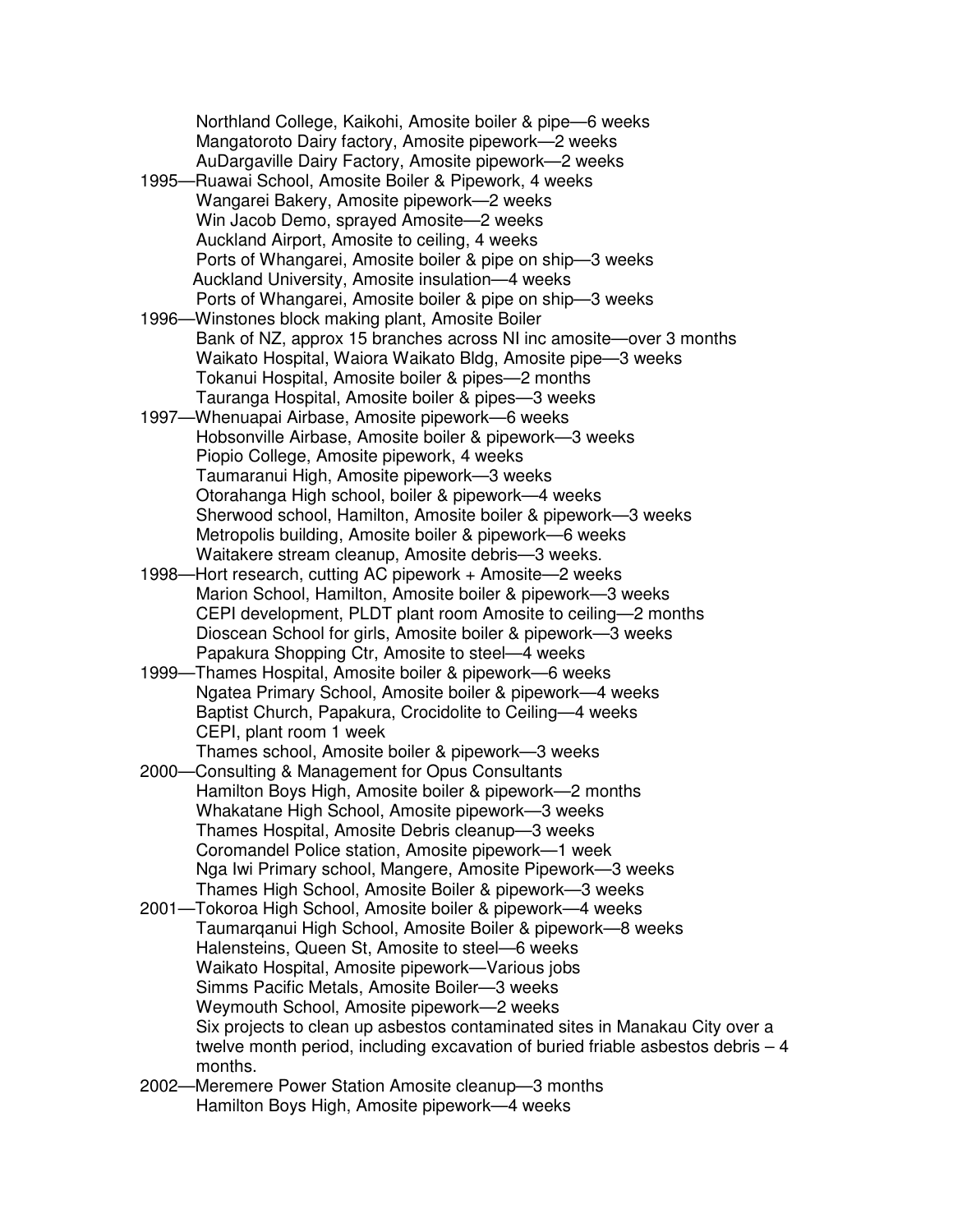Babcock engineering, Amosite ships engine room—2 weeks Matamata High school, Amosite pipework—2 weeks Kelston Girls High, Amosite Boiler & pipework—6 weeks Hyatt Hotel, Crocidolite insulation to ceilimg—3 weeks Auckland Medical School,Amosite insulation—6 weeks Henderson High school, Amosite debris cleanup—3 weeks

- 2003—Glen Henderson Demo Queen St, Crocidolite insulation—6 weeks Takaninni School, Amosite pipework—2 weeks Auckland Hospital, Amosite debris from 6 floors—5 months Simms Pacific metals, Amosite boiler—2 weeks
- 2004—Middlemore Hospital, Amosite Debris—2 months Thames Hospital, Amosite debris to floor pan + Ducts—2 months Takapuna Intermediate, Amosite boiler—2 weeks
- 2005—Thames hospital Amosite in ducts—2 months Placemaker Kaitia, consultancy Amosite cleanup—2 weeks Taumaranui Hospital, Consultancy & survey—2 weeks Haydyn & Rollett Amosite cleanup, management—6 weeks Lotus properties, Amosite insulation—3 weeks Simms Pacific Metal, Amosite boiler—2 weeks Glendowie College, Amosite debris from groundpan—3 weeks
- 2006—Glenbrook steel mill, survey and management—2 weeks. Haydyn & Rollett, Amosite cleanup consultancy—2 weeks DOC Waiheke, Amosite cleanup—2weeks Landco, Crushed fibro cleanup—2 weeks Siemens,Otahuhu power station amosite cleanup—1 week Huntly power station, consultancy & Management of boiler decom—2 weeks Department of Conservation, Waiheke Island Stoney Batter Gun Emplacements asbestos removal – 3 weeks.
- 2007—Middlemore Hospital amosite contamination of tunnels James Hardy plant Penrose, removal of contaminated silt – 4 weeks Thames Hospital friable asbestos pipe lagging removal – 4 months Auckland Regional Council, House demolition and removal from ARC Park land – 3 weeks.

### **Schedule of Typical Asbestos Work Undertaken in the Philippines**.

| 1999<br>PLDT RCB Bldg Ceiling and Walls Asbestos Remediation            | Makati City    |
|-------------------------------------------------------------------------|----------------|
| 2001<br>Philips Electrical Lamps, Inc. Asbestos Roofing Disposal        | Paranaque City |
| 2002<br>Colgate-Palmolive Phil. Asbestos Dismantling and Disposal       | Makati City    |
| 2003<br>Central Bank of the Philippines Asbestos Dismantling & Disposal | Manila         |
| Pilipinas Shell Refinery Asbestos Dismantling & Disposal                | Tabangao       |